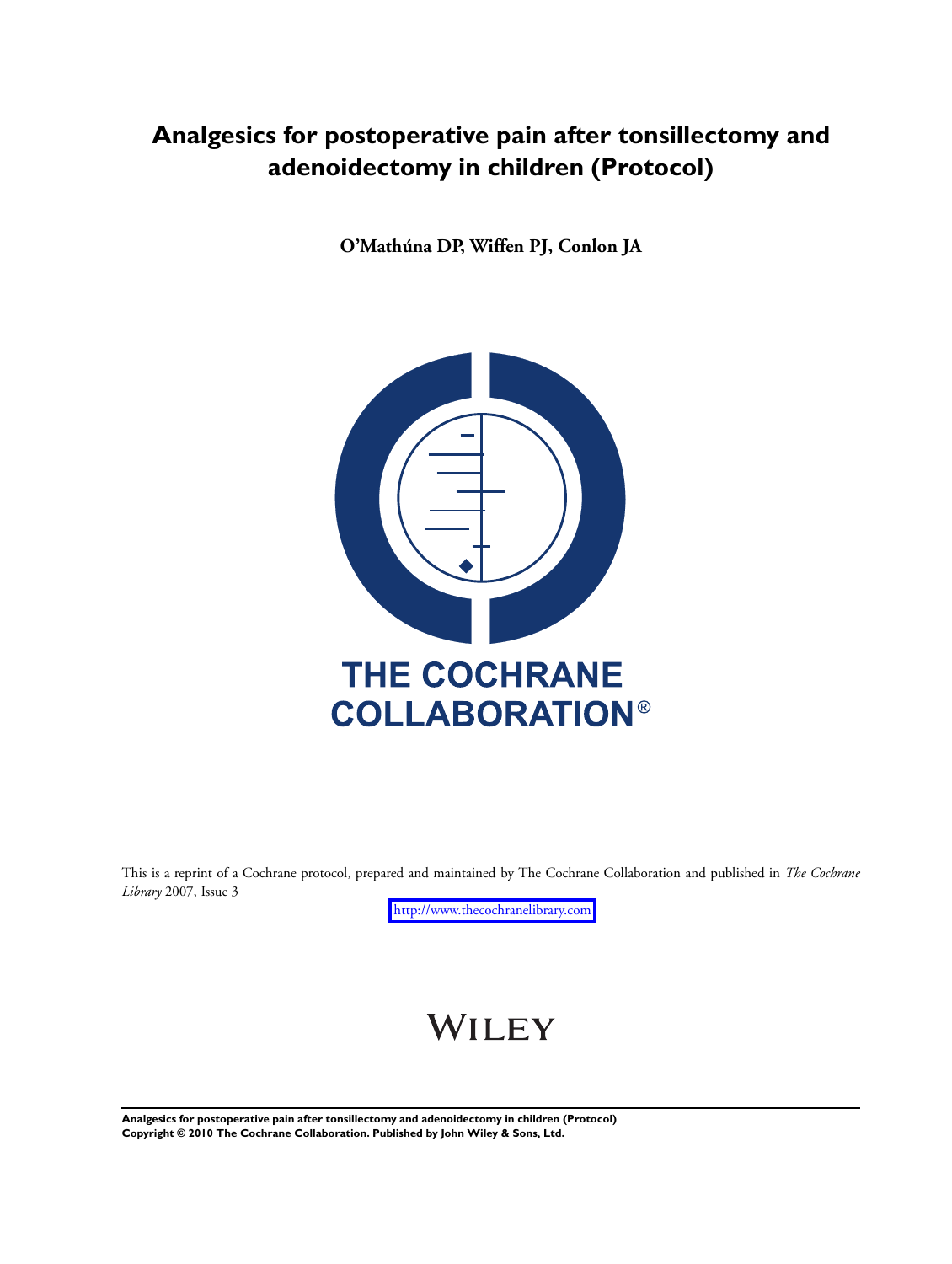# **TABLE OF CONTENTS**

|                                                                                                                                                                                                                                | $\overline{1}$           |
|--------------------------------------------------------------------------------------------------------------------------------------------------------------------------------------------------------------------------------|--------------------------|
|                                                                                                                                                                                                                                | $\overline{1}$           |
|                                                                                                                                                                                                                                | $\overline{1}$           |
|                                                                                                                                                                                                                                | $\overline{2}$           |
|                                                                                                                                                                                                                                | $\overline{2}$           |
|                                                                                                                                                                                                                                | $\overline{4}$           |
|                                                                                                                                                                                                                                | $\overline{4}$           |
|                                                                                                                                                                                                                                | $\overline{\phantom{0}}$ |
| WHAT'S NEW received a received and contract the contract of the contract of the contract of the contract of the contract of the contract of the contract of the contract of the contract of the contract of the contract of th | -6                       |
|                                                                                                                                                                                                                                | -6                       |
|                                                                                                                                                                                                                                | -6                       |
|                                                                                                                                                                                                                                | 6                        |
|                                                                                                                                                                                                                                | $\overline{7}$           |

**Analgesics for postoperative pain after tonsillectomy and adenoidectomy in children (Protocol) i Copyright © 2010 The Cochrane Collaboration. Published by John Wiley & Sons, Ltd.**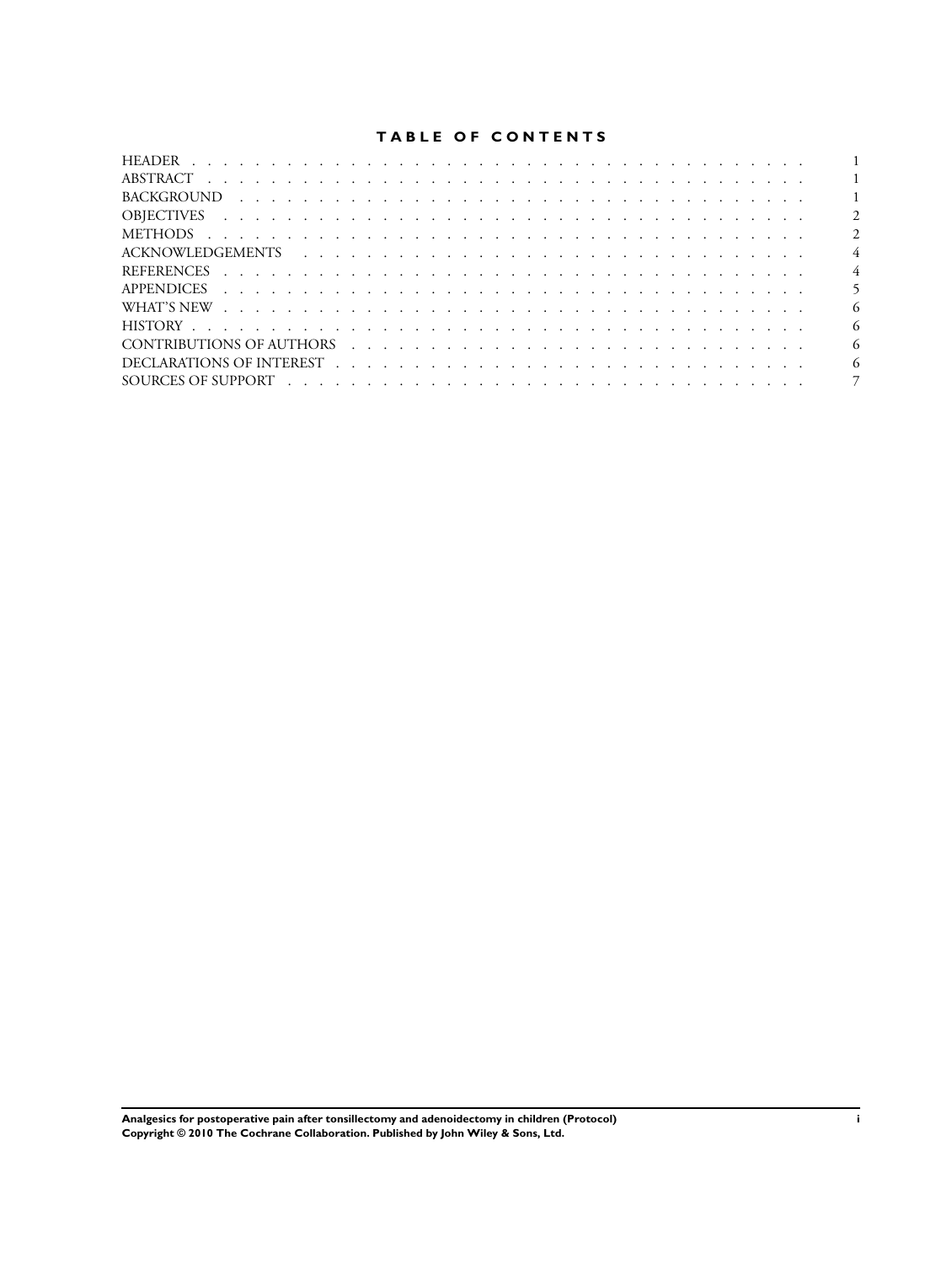**[Intervention Protocol]**

# **Analgesics for postoperative pain after tonsillectomy and adenoidectomy in children**

Dónal P O'Mathúna<sup>1</sup>, Philip J Wiffen<sup>2</sup>, Joy A Conlon<sup>1</sup>

<sup>1</sup> School of Nursing, Dublin City University, Dublin, Ireland. <sup>2</sup>UK Cochrane Centre, Oxford, UK

Contact address: Dónal P O'Mathúna, School of Nursing, Dublin City University, Glasnevin, Dublin, 9, Ireland. [donal.omathuna@dcu.ie](mailto:donal.omathuna@dcu.ie).

**Editorial group:** Cochrane Pain, Palliative and Supportive Care Group. **Publication status and date:** Edited (no change to conclusions), published in Issue 8, 2010.

**Citation:** O'Mathúna DP, Wiffen PJ, Conlon JA. Analgesics for postoperative pain after tonsillectomy and adenoidectomy in children. *Cochrane Database of Systematic Reviews* 2007, Issue 3. Art. No.: CD006630. DOI: 10.1002/14651858.CD006630.

Copyright © 2010 The Cochrane Collaboration. Published by John Wiley & Sons, Ltd.

#### **A B S T R A C T**

This is the protocol for a review and there is no abstract. The objectives are as follows:

To assess the effectiveness of analgesics for management of post-operative pain in children who have undergone a tonsillectomy or adenoidectomy, or both. The questions to be addressed are:

1. What analgesics (or combination of analgesics) are effective for the treatment of post-operative pain in children who have undergone a tonsillectomy or adenoidectomy, or both?

2. What adverse effects, if any, are associated with the use of individual or combined analgesics for treatment of post-operative pain in children who have undergone a tonsillectomy or adenoidectomy, or both?

# **B A C K G R O U N D**

This protocol has been updated from the previously published one [\(Francis-Baldesari 2007\)](#page-5-0). The update reflects changes in methodology such as the inclusion of the Risk of Bias tool, changes in authorship and the tasks assigned to each author.

Tonsillectomy or adenoidectomy, or both (T&A), are the most common pediatric surgical procedures, with approximately 5,000,000 performed each year worldwide ([AAO-HNS 2006](#page-5-0)). Definitive indications for T&A include swollen tonsils and adenoids accompanied by sleep apnea or failure to thrive, and hemorrhagic tonsillitis, while relative indications are swollen tonsils and adenoids with upper airway obstruction, swallowing difficulties, or speech impairment. Relative indications for adenoidectomy with-

out tonsillectomy include otitis media (earache), previous tonsillectomy without adenoidectomy, and recurrent streptococcal infections [\(Darrow 2002](#page-5-0)).

Children report severe pain after T&A - particularly in the first 24 hours post-operatively [\(Idvall 2005\)](#page-5-0). They also show increased levels of fear and anxiety, avoidance behaviors related to further healthcare, and somatic (other physical) symptoms after an encounter with significant levels of pain [\(AAP 2001](#page-5-0)). Additionally, inadequate pain management has been found to increase morbidity and mortality rates in post-operative patients of all ages ([EAU](#page-5-0) [2003](#page-5-0)).

Clinical practice has not changed significantly, despite the development of reliable pediatric pain measurement scales and the

**Analgesics for postoperative pain after tonsillectomy and adenoidectomy in children (Protocol) 1 Copyright © 2010 The Cochrane Collaboration. Published by John Wiley & Sons, Ltd.**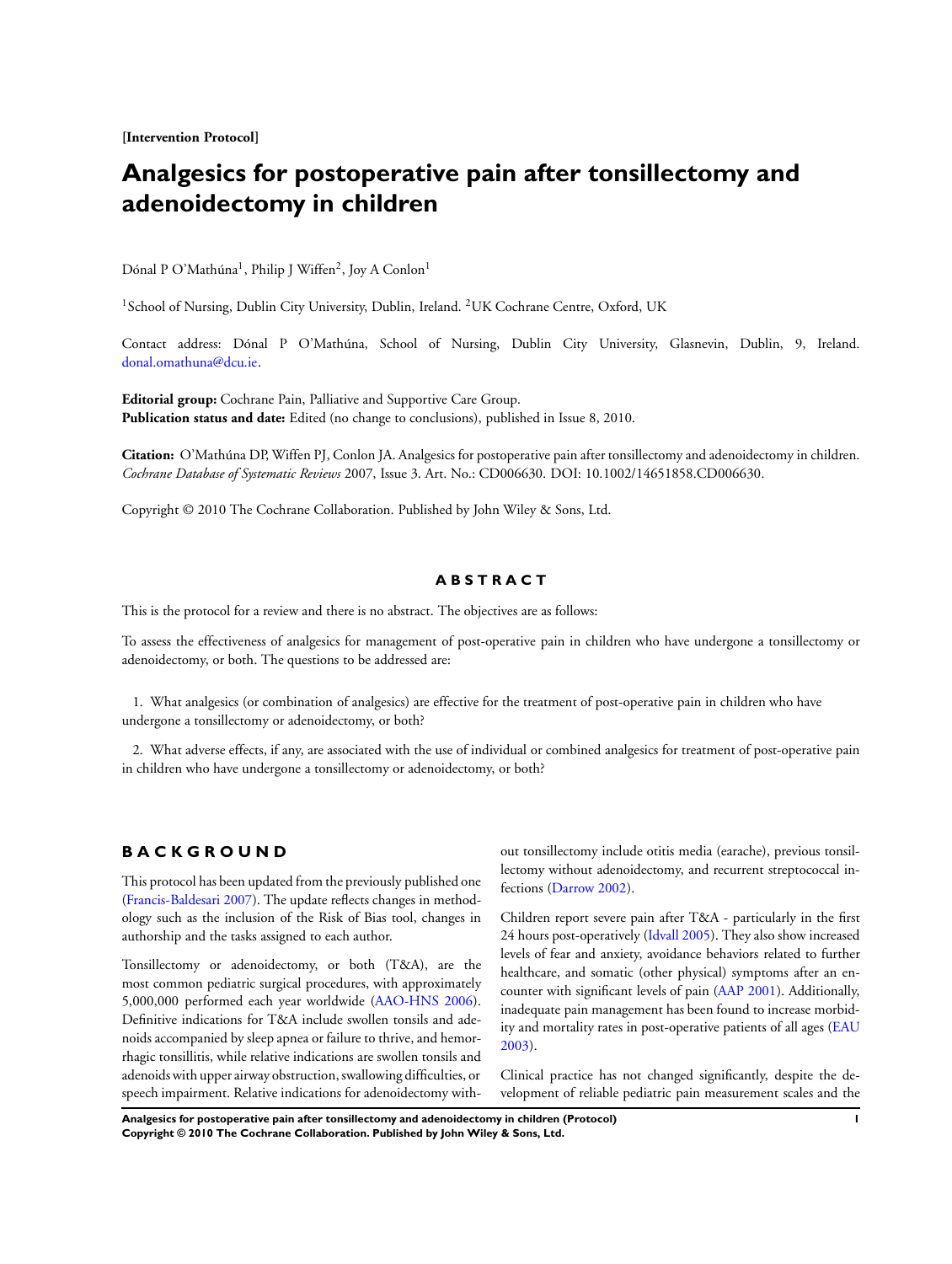demonstrated safety and efficacy of numerous analgesics in children ([Liossi 2006](#page-5-0)). Although morphine is most frequently used to treat post-operative pain in adults, it is less often prescribed for children recovering from surgery ([US Dept of VA 2006\)](#page-5-0). Notably, the US Food and Drug Administration has recently identified the use of morphine in the pediatric population as a research priority, highlighting the need for evidence that can guide clinical practice to achieve optimal pain control in children ([NIH 2006](#page-5-0)).

There are a number of barriers, related both to the clinical case and to a lack of high quality evidence in this population, that conspire to prevent adequate pain management in children. Clinicians may lack confidence when it comes to selecting the most appropriate (of the many) pediatric pain measurement scales for their setting [\(Chambers 1999](#page-5-0)). Clinicians may also be unaware of evidence supporting the use of opioid and non-opioid analgesics, adjuvant medications, and non-pharmacological interventions ([AAP 2001;](#page-5-0) [Liossi 2006](#page-5-0)). Research contributing to definitive guidelines on pediatric analgesia is limited [\(ASA 2004\)](#page-5-0), and the risks of respiratory depression and addiction associated with the use of opioid analgesics have not been fully established in the pediatric population ([AAP 2001;](#page-5-0) [Bösenberg 1998](#page-5-0)). Pre-operative, prophylactic administration of non-steroidal anti-inflammatory drugs (NSAIDs) has been shown to be effective, though it may contribute to erroneous assumptions that standard assessment of post-operative pain, scheduled post-operative administration of analgesics, and monitoring for breakthrough pain after medications have been given are unnecessary [\(Kokki 2003](#page-5-0)). Finally, research has shown that pediatric pain measurement is most reliable when self-reported ([Chambers 1999](#page-5-0)). Parents and clinicians consistently under-estimate children's pain levels compared to children's own rating, potentially leading to under-dosing of analgesia [\(Chambers 1998\)](#page-5-0).

A systematic review of the effects of analgesics for post-operative pain in children who have undergone a T&A will increase awareness and understanding of the factors associated with pediatric pain management, supported by the most recent findings available, to improve pain management in this group of patients.

# **O B J E C T I V E S**

To assess the effectiveness of analgesics for management of postoperative pain in children who have undergone a tonsillectomy or adenoidectomy, or both. The questions to be addressed are:

1. What analgesics (or combination of analgesics) are effective for the treatment of post-operative pain in children who have undergone a tonsillectomy or adenoidectomy, or both?

2. What adverse effects, if any, are associated with the use of individual or combined analgesics for treatment of postoperative pain in children who have undergone a tonsillectomy or adenoidectomy, or both?

#### **M E T H O D S**

#### **Criteria for considering studies for this review**

#### **Types of studies**

Double-blind, randomised controlled trials (RCTs) that have been published fully in a journal will be considered for inclusion, but not thus published only as abstracts.

#### **Types of participants**

Children aged one to 16 years (inclusive) who have undergone a tonsillectomy or adenoidectomy, or both, in an outpatient or inpatient setting.

#### **Types of interventions**

Interventions of interest include any type of analgesics, administered by any route, dosage, and schedule, pre-, peri- or postoperatively for tonsillectomy or adenoidectomy, or both. Specific analgesics, alone or in combination, administered for the control of post-operative pain management will be included. Steroids will not be included in this review as they have been reviewed for participants like these in another Cochrane Review ([Steward 2003\)](#page-5-0).

#### **Types of outcome measures**

#### **Primary outcomes**

Pain intensity and pain relief: as measured by validated paediatric pain scales that may include a Visual Analog Scale (VAS), Faces Pain Scale, Color Analog Scale (CAS), and categorical scales. Ideally, pain will be assessed by patients, but if no other outcome is available , observer assessed pain will be included.

#### **Secondary outcomes**

Any reported adverse events. Use of rescue analgesia will be taken as a secondary measure of pain relief.

**Analgesics for postoperative pain after tonsillectomy and adenoidectomy in children (Protocol) 2 Copyright © 2010 The Cochrane Collaboration. Published by John Wiley & Sons, Ltd.**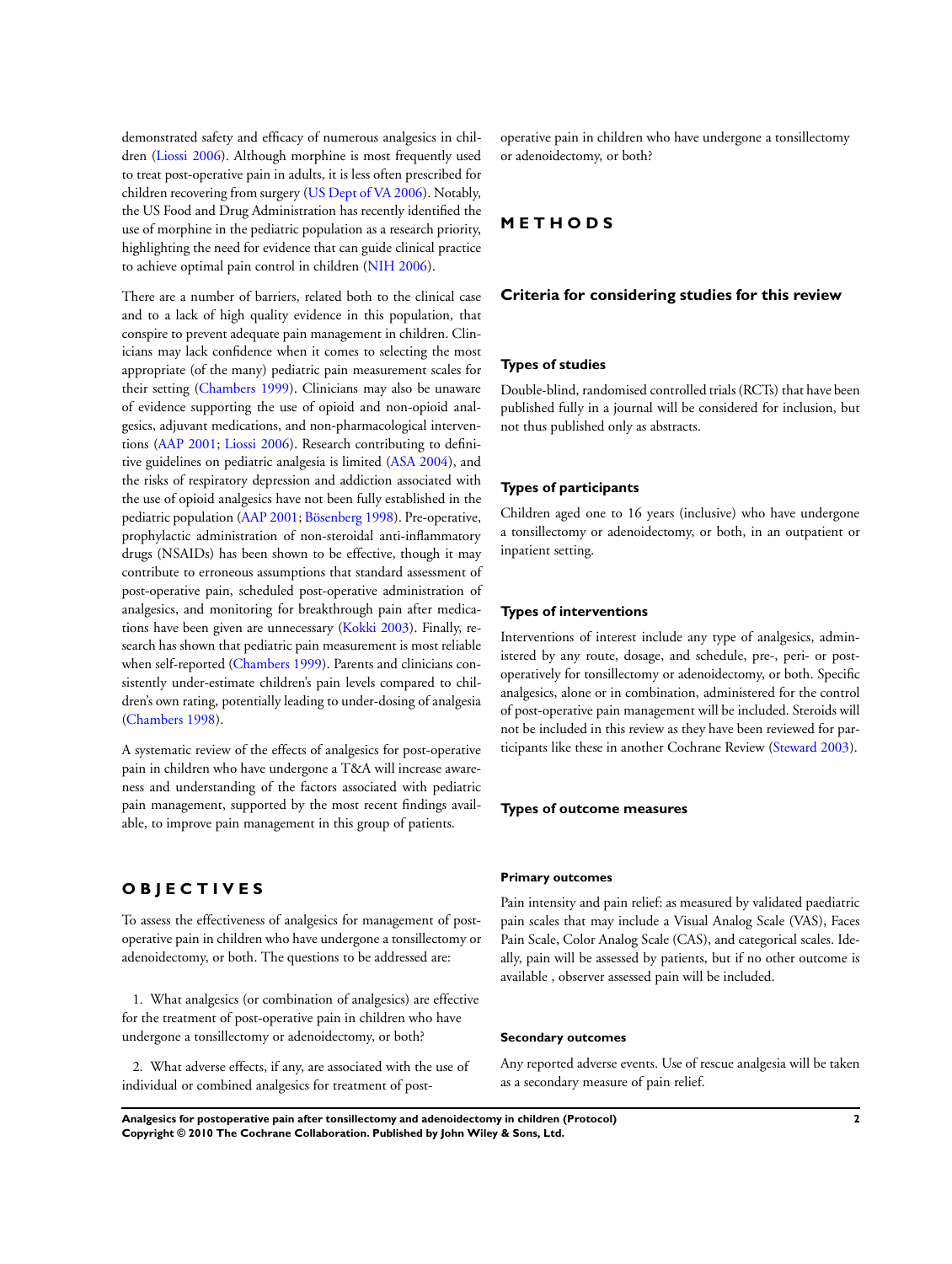#### **Search methods for identification of studies**

#### **Electronic searches**

A search strategy will be developed for use in MEDLINE, and revised appropriately for other databases, in cooperation with the Cochrane Pain, Palliative Care and Supportive Care Cochrane Review Group. The search strategy will combine the subject search with phases 1 and 2 of the Cochrane Sensitive Search Strategy for RCTs as published in Appendix 5c in the Cochrane Handbook [\(Higgins 2009](#page-5-0)). The subject search will use a combination of controlled vocabulary and free text terms based on the search strategy for MEDLINE via OVID which can be seen in [Appendix 1.](#page-6-0)

#### **Databases to be searched**

• Cochrane Pain, Palliative & Support Care Register (current issue)

• The Cochrane Controlled Trials Register: *The Cochrane Library* (current issue)

- MEDLINE (1966 to present)
- EMBASE (1980 to present)
- CINAHL (1982 to present)

• BioMed Central Current Controlled Trials (1998 to present)

- DARE (1994 to present)
- MEDLINE In-process and other non-indexed citations
- LILACS (1990 to present)
- The National Research Register (2000 to present)

#### **Searching other resources**

The reference lists of eligible trials and previous systematic reviews generated by the searches outlined above will be reviewed. The search strategy will attempt to identify all relevant studies irrespective of language. Non-English papers will be assessed through selective translation by a native speaker where possible. Translations of full texts will be conducted if deemed necessary.

#### **Data collection and analysis**

#### **Selection of studies**

Two review authors (DOM , PW) will screen the titles and abstracts of retrieved records to identify records likely to meet the inclusion criteria. Full text copies of records initially deemed eligible for inclusion will be obtained for review. All review authors will assess full text reports and determine inclusion or exclusion of the trials, with group discussion for arbitration and resolution if there is uncertainty or disagreement.

#### **Data extraction and management**

Two review authors (of DOM, PW, JC) will independently conduct data extraction using a data extraction form. The third review author will be consulted for resolution if there is disagreement . RevMan will be used for statistical analysis. DOM will enter data into RevMan and this will be checked by the other authors.

#### **Assessment of risk of bias in included studies**

Two review authors (DOM, JC) will independently assess the methodological quality of included studies. Another review author (PW) will be consulted for arbitration and resolution if there is uncertainty or disagreement.

The risk of bias in included studies will be assessed as described in Chapter 8 of the Cochrane Handbook [\(Higgins 2009\)](#page-5-0). The risk of bias data will be presented in tables and figures on the low to high scales as recommended in Cochrane Handbook. The methodology of each trial will be assessed for:

- sequence generation
- allocation concealment
- blinding (of participants and outcome assessors)

• incomplete outcome data (covering drop-outs and ITT analysis)

• selective reporting of outcomes

• other possible sources of bias (including baseline differences and trial funding)

#### **Measures of treatment effect**

Summary statistics for continuous data will be reported as weighted mean difference or standardized mean difference.

Summary statistics for dichotomous data will be reported as relative risk (RR).

Number needed to treat (NNT) or number needed to harm (NNH) will be calculated.

#### **Dealing with missing data**

If more than 20% of the data are data missing from a study, data from that study will be excluded from meta-analysis.

#### **Assessment of heterogeneity**

The presence of heterogeneity will be determined with visual examination of forest plot(s) generated from meta-analysis of studies initially considered appropriate for pooling. The degree of statistical heterogeneity will be assessed based on the value of  $I^2$  from meta-analysis and, if present, explanations explored through subgroup or sensitivity analysis (or both), quality control checks of data extraction and data entry, and reviewing of the clinical and methodological aspects of the trials.

**Analgesics for postoperative pain after tonsillectomy and adenoidectomy in children (Protocol) 3 Copyright © 2010 The Cochrane Collaboration. Published by John Wiley & Sons, Ltd.**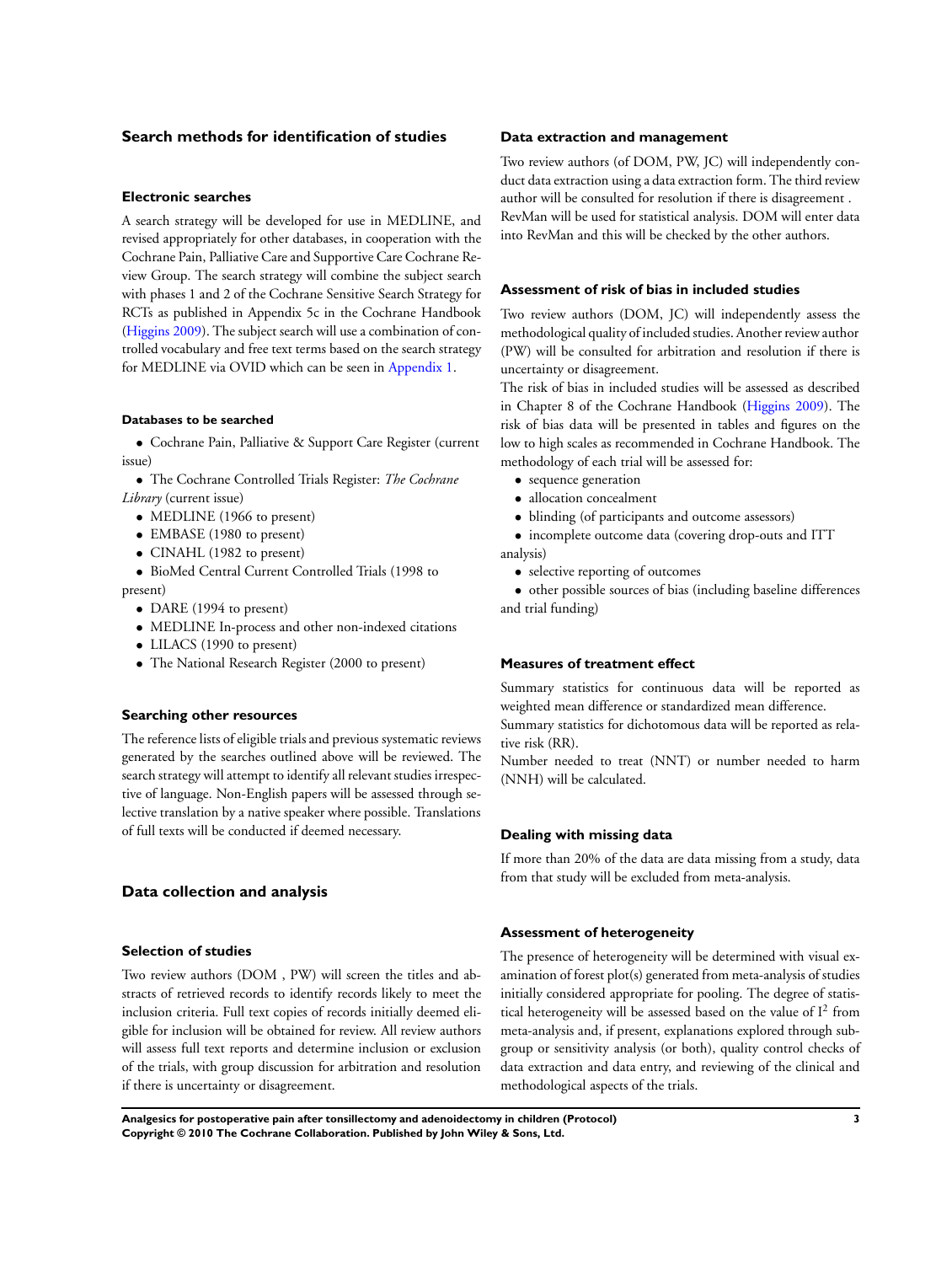#### <span id="page-5-0"></span>**Data synthesis**

A fixed-effect model will be used for dichotomous data with the assumption that between-trial variance will be minimal. If  $I^2$  is greater than 50% a random-effects model will be used.

A fixed-effect model with also be used for continuous data.

If the studies are sufficiently homogeneous, meta-analysis will be carried out and statistical heterogeneity assessed based on intention to treat data where possible.

#### **Subgroup analysis and investigation of heterogeneity**

Sub-group analysis will be conducted if there are considerable differences in effects or class of analgesics, or both; different doses of analgesics; age-related variations of patients; type of surgical procedure (T&A, tonsillectomy, or adenoidectomy); and timing of

medication administration (pre-operative, peri-operative, or postoperatively).

#### **Sensitivity analysis**

Sensitivity analysis will only be conducted if appropriate to analyze those studies with adequate allocation concealment.

## **A C K N O W L E D G E M E N T S**

Catherine Francis-Baldesari drafted the original protocol and screened the titles and abstracts obtained from the first search. Lisa Horwill assisted with searching for trials .

#### **R E F E R E N C E S**

#### **Additional references**

#### **AAO-HNS 2006**

The American Academy of Otolaryngology Head, Neck Surgery. ENT health information, tonsils and adenoids. www.entnet.org/healthinfo/throat/tonsils.cfm (accessed 13 Dec 2006).

#### **AAP 2001**

American Academy of Pediatrics. The assessment and management of acute pain in infants, children, and adolescents. *Pediatrics* 2001;**108**(3):793–7.

#### **ASA 2004**

American Society of Anesthesiologists Task Force on Acute Pain Management. Practice guidelines for acute pain management in the perioperative setting: An updated report by the American Society of Anesthesiologists Task Force on Acute Pain Management. *Anesthesiology* 2004;**100**(6): 1573–81.

#### **Bösenberg 1998**

Bösenberg AT, Ratcliffe S. The respiratory effects of tramadol in children under halothane anaesthesia. *Anaesthesia* 1998;**53**(10):960–4.

#### **Chambers 1998**

Chambers CT, Reid GJ, Craig KD, McGrath PJ, Finley GA. Agreement between child and parent reports of pain. *The Clinical Journal of Pain* 1998;**14**(4):336–42.

#### **Chambers 1999**

Chambersa CT, Giesbrechta K, Craiga KD, Bennett SM, Huntsman E. A comparison of faces scales for the measurement of pediatric pain: children's and parents' ratings. *Pain* 1999;**83**(1):25–35.

#### **Darrow 2002**

Darrow DH, Siemens C. Indications for tonsillectomy and adenoidectomy. *Laryngoscope* 2002;**112**(8 pt 2 suppl 100): 6–10.

#### **EAU 2003**

European Association of Urology. Guidelines on pain management. European Association of Urology (accessed from http://www.library.nhs.uk/guidelinesfinder/ ViewResource.aspx?resID=258666 on 1 December 2006) 2003:1–58.

#### **Higgins 2009**

Higgins JPT, Green S (editors). Cochrane Handbook for Systematic Reviews of Interventions Version 5.0.2 [updated September 2009]. The Cochrane Collaboration, 2009. Available from www.cochrane-handbook.org.

#### **Idvall 2005**

Idvall E, Holm C, Runeson I. Pain experiences and nonpharmacological strategies for pain management after tonsillectomy: A qualitative interview study of children and parents. *Journal of Child Health Care* 2005;**9**(3):196–207.

#### **Kokki 2003**

Kokki H. Non-steroidal anti-inflammatory drugs for postoperative pain. *Pediatric Drugs* 2003;**5**(2):103–23.

#### **Liossi 2006**

Liossi C. Psychological interventions for acute and chronic pain in children. *Pain Clinical Updates* 2006;**14**(4):1–4.

#### **NIH 2006**

United States National Institutes of Health, Department of Health and Human Services. List of drugs for which pediatric studies are needed. Federal Register (accessed on 1 December 2006 from www.fda.gov/cder/pediatric/ 71FR23931.pdf) 2006; Vol. 71, issue 79.

#### **Steward 2003**

Steward DL, Welge J, Myer C. Steroids for improving recovery following tonsillectomy in children. *Cochrane Database of Systematic Reviews* 2003, Issue 1. [DOI: 10.1002/14651858.CD003997]

**Analgesics for postoperative pain after tonsillectomy and adenoidectomy in children (Protocol) 4 Copyright © 2010 The Cochrane Collaboration. Published by John Wiley & Sons, Ltd.**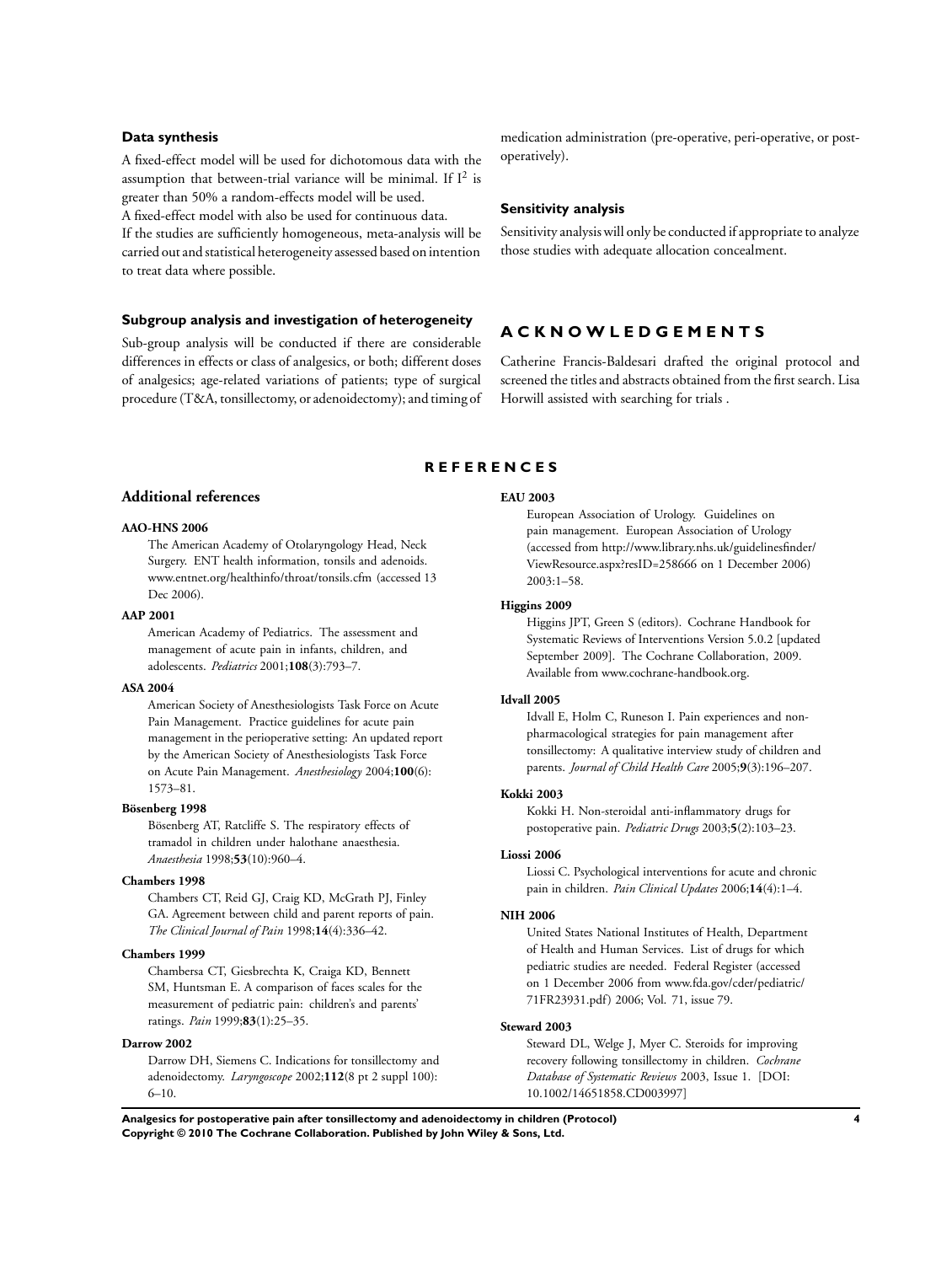#### <span id="page-6-0"></span>**US Dept of VA 2006**

Clinical practice guidelines: management of postoperative pain. United States Department of Veterans Affairs, Office of Quality and Performance (accessed on 11 Dec 2006 from http://www.oqp.med.va.gov/cpg/PAIN/pain\_cpg/ algo1frameset.htm).

#### **References to other published versions of this review**

#### **Francis-Baldesari 2007**

Francis-Baldesari C, O'Mathúna DP, Horwill L, Wiffen PJ, Conlon JA. Analgesics for postoperative pain after tonsillectomy and adenoidectomy in children. Cochrane Database of Systematic Reviews 2007, Issue 3.. *Cochrane Database of Systematic Reviews* 2007, Issue 3, Art. No.: CD006630. DOI: 10.1002/14651858.CD006630.

∗ *Indicates the major publication for the study*

# **A P P E N D I C E S**

#### **Appendix 1. MEDLINE search strategy**

- 1. Tonsil/
- 2. Adenoids/
- 3. (remov\$ or surg\$ or operat\$)
- 4. (1 or 2) and 3
- 5. (tonsillectom\$ or adenoidectom\$)
- 6. ((tonsil\$ or adenoid\$) adj4 (remov\$ or surg\$ or operat\$))
- 7. or/4-6
- 8. Pain, Postoperative/
- 9. ((postoperative or post-operative) adj3 pain\$)
- 10. post-operative-pain
- 11. ((post-surgical or "post surgical" or post-surgery) adj4 pain\$)
- 12. ((("pain relief after" or "pain following") adj surg\$) or "pain control after")
- 13. (((post and surg\$) or post-surg\$) and (pain or discomfort))
- 14. (pain adj4 ("after surg\$" or "after operat\$" or "follow\$ operat\$" or "follow\$ surg\$"))
- 15. or/8-14
- 16. 7 and 15

The subject search strategy above should be run with phases 1 and 2 of the Cochrane Sensitive Search Strategy for RCTs as below:

- 1. randomized controlled trial.pt.
- 2. controlled clinical trial.pt.
- 3. randomized controlled trials.sh.
- 4. random allocation.sh.
- 5. double blind method.sh.
- 6. single blind method.sh.
- 7. or/1-6
- 8. (ANIMALS not HUMANS).sh.
- 9. 7 not 8
- 10. clinical trial.pt.
- 11. exp clinical trials/

**Analgesics for postoperative pain after tonsillectomy and adenoidectomy in children (Protocol) 5 Copyright © 2010 The Cochrane Collaboration. Published by John Wiley & Sons, Ltd.**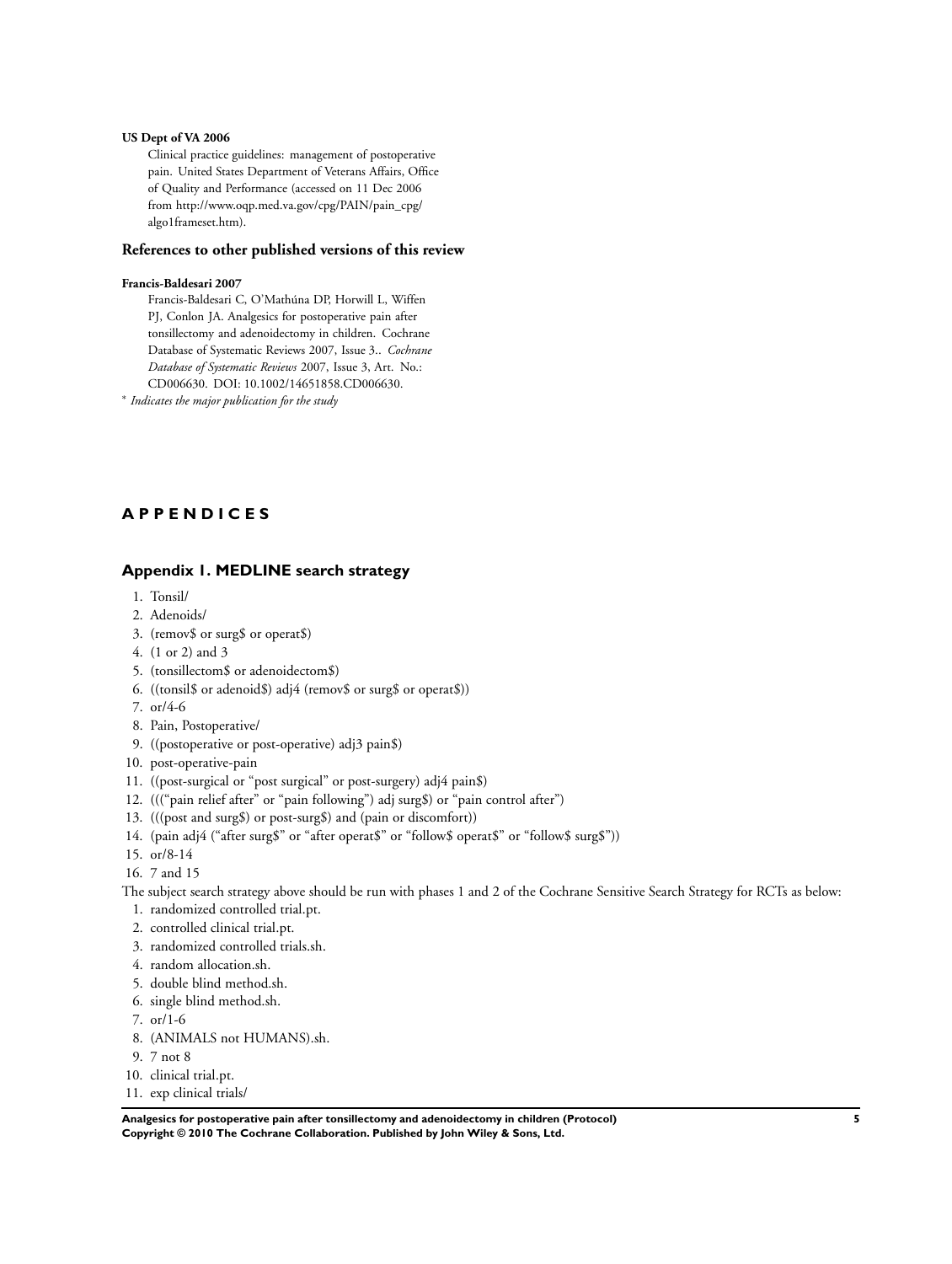12. (clin\$ adj25 trial\$).ti,ab. 13. ((singl\$ or doubl\$ or trebl\$ or tripl\$) adj25 (blind\$ or mask\$)).ti,ab. 14. placebos.sh. 15. placebo\$.ti,ab. 16. random\$.ti,ab. 17. research design.sh. 18. or/10-17 19. 18 not 8 20. 19 not 9 21. 9 or 19

# **W H A T ' S N E W**

| Date | Event | <b>Description</b>                                        |
|------|-------|-----------------------------------------------------------|
|      |       | 21 June 2010 Amended Protocol amended and authors revised |

## **H I S T O R Y**

Protocol first published: Issue 3, 2007

| Date        | Event | <b>Description</b>                                                                                    |
|-------------|-------|-------------------------------------------------------------------------------------------------------|
|             |       | 8 September 2008 Amended Revisions made to facilitate use of protocol in UKCC online training project |
| 1 July 2008 |       | Amended Converted to new review format.                                                               |

# **C O N T R I B U T I O N S O F A U T H O R S**

DOM: helped draft the original protocol and approved the fi nal protocol; for the full review he will search for trials, screen titles and abstracts of retrieved records, enter citations into RevMan, select which trials to include, assess the risk of bias of included studies, extract data from trials, enter data into RevMan, decide which analyses to conduct, interpret the analysis, draft the final review , and coordinate future updates of the review .

PW: helped draft the original protocol and approved the final protocol; for the full review he will screen titles and abstracts of the retrieved records, extract data from trials, interpret the analysis, and edit the final review.

JC: approved the final protocol; for the full review s he will assess the risk of bias of included studies, extract data from trials, and e dit the final review.

**Analgesics for postoperative pain after tonsillectomy and adenoidectomy in children (Protocol) 6 Copyright © 2010 The Cochrane Collaboration. Published by John Wiley & Sons, Ltd.**